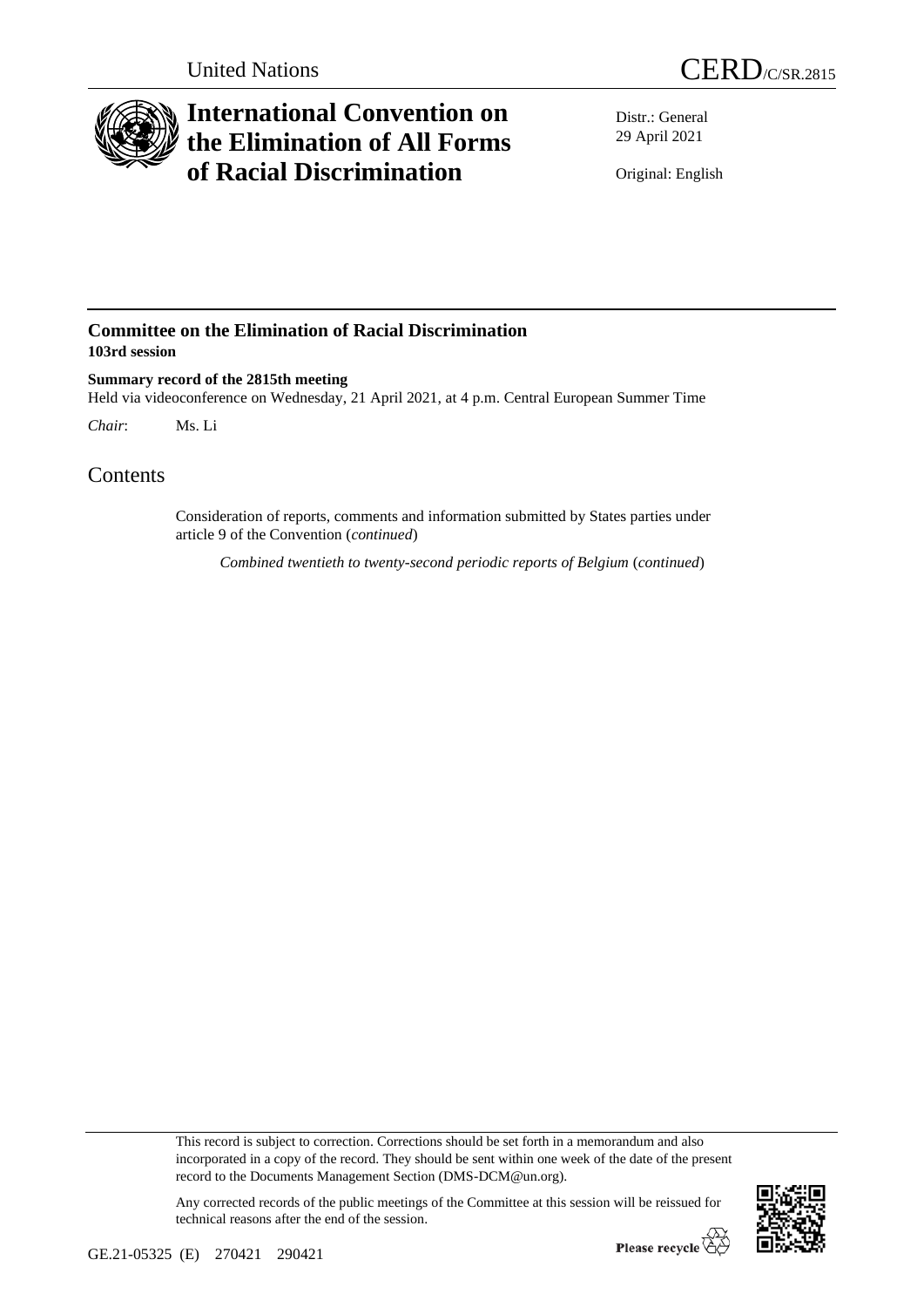*The meeting was called to order at 4 p.m.*

## **Consideration of reports, comments and information submitted by States parties under article 9 of the Convention** (*continued*)

*Combined twentieth to twenty-second periodic reports of Belgium* (*continued*) [\(CERD/C/BEL/20-22](http://undocs.org/en/CERD/C/BEL/20-22) and [CERD/C/BEL/Q/20-22\)](http://undocs.org/en/CERD/C/BEL/Q/20-22)

1. *At the invitation of the Chair, the delegation of Belgium joined the meeting.*

2. **Mr. Diaby** (Country Rapporteur) said that it would be useful to know what steps the State party had taken to ensure that foreign nationals in irregular situations were able to recover wages owed to them. He would also be interested to find out how the State party ensured that migrants, regardless of their status, had access to emergency health services and reproductive health care. Noting that the Act of 15 December 1980 on the entry, residence, settlement and expulsion of foreign nationals provided for migrants who entered or stayed in Belgium illegally to be fined or imprisoned, he asked whether the Government planned to decriminalize irregular stay in the country and thus allow undocumented migrants to assert their rights. The Committee would be grateful for information on measures taken to ensure that foreign nationals who requested international protection were detained only as a last resort. Had the State party established a system for the collection of data on the prison population, including information on prisoners' national and ethnic origins?

3. The Committee would appreciate information on the implementation and impact of the National Action Plan to Combat Trafficking and Smuggling in Human Beings for 2015– 2019 and on the development and adoption of a new action plan. It would be useful to know what training and resources were provided to professionals who dealt with trafficking, including police officers, medical practitioners, members of the judiciary and other specialists. Information on the number of people convicted of trafficking in persons and people smuggling would also be welcome.

4. He invited the delegation to describe what had been done to remove stereotypes of people of African descent and other minorities from school textbooks and curricula. The Committee would like to know whether education in Belgium recognized any connection between the State party's colonial past and the persistence of such stereotypes and whether the State party had conducted any campaigns to raise awareness of the Convention.

5. The State party had not yet designated a competent body to receive complaints of linguistic discrimination. Some French-speakers who lived in the Flemish Region claimed to be the victims of a linguistic assimilation process, and it would be interesting to hear how their situation was addressed. Lastly, he asked what contribution civil society had made to the drafting of the periodic report and whether any organizations working on racial discrimination issues had attended the meeting that had been held for its preparation.

6. **Ms. Stavrinaki** (Country Task Force) said that she wished to know what special measures the State party had taken to assist women from minority groups who, according to the results of the 2017 study on discriminatory attitudes in the housing sector, were vulnerable to discrimination in access to housing. In particular, the Committee would find it useful to know whether the State party planned to strengthen the relevant government inspection services.

7. Given the negative impact of the coronavirus disease (COVID-19) pandemic on migrants, refugees and asylum seekers, she asked what steps the State party had taken to protect minorities and to evaluate the socioeconomic impact upon them, taking into account the fact that they were often subject to intersectional discrimination. How was the State party ensuring that everyone, including persons of foreign origin, benefited equally from the social and economic measures implemented in response to the pandemic? What steps had it taken to ensure that minorities, particularly women, children and persons with disabilities, were included in the pandemic response and the vaccination campaign?

*The meeting was suspended at 4.15 p.m. and resumed at 4.20 p.m.* 

8. **The Chair**, observing that Mr. Guissé was temporarily unable to connect to the meeting, invited Mr. Diaby to ask questions on his behalf.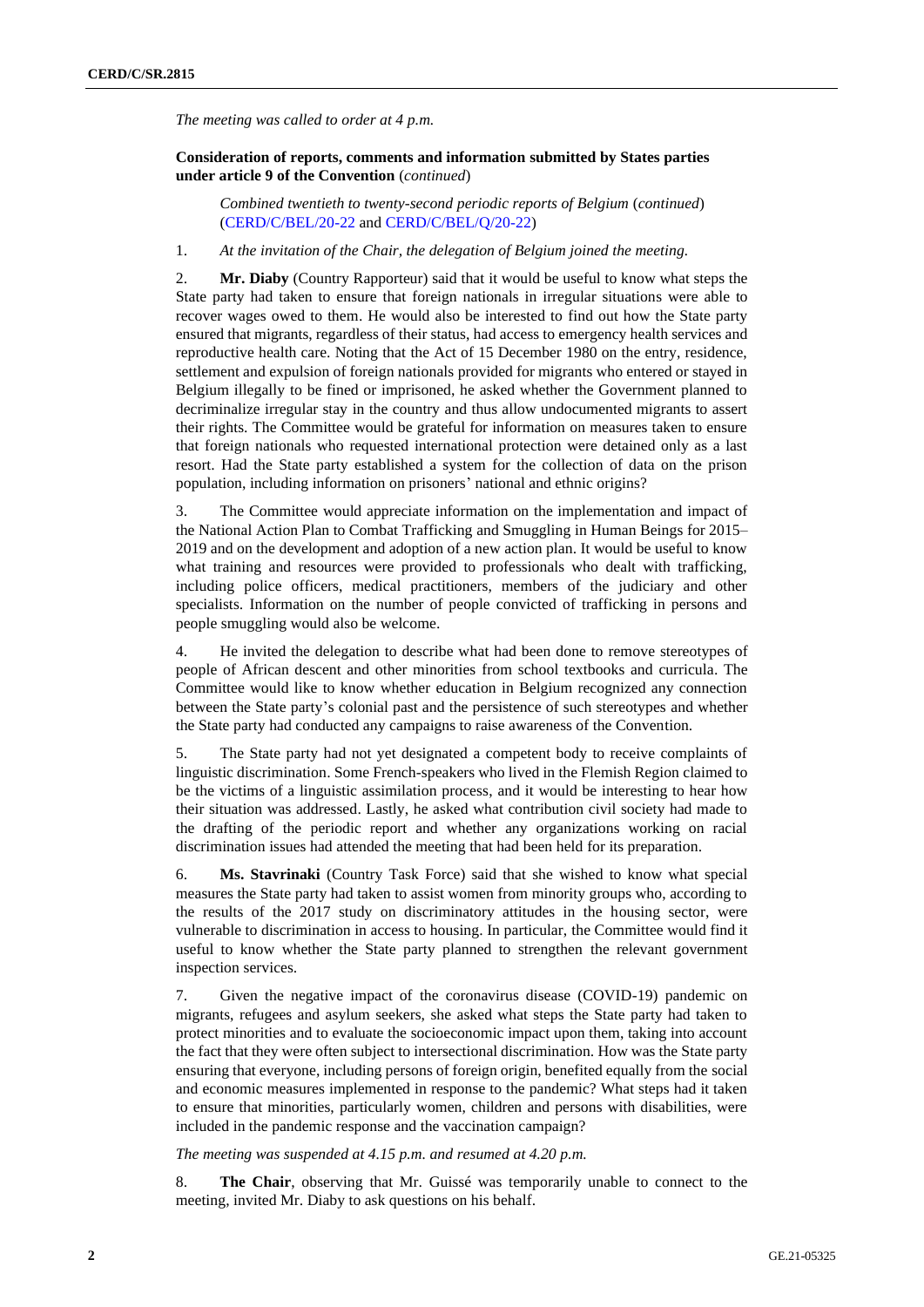9. **Mr. Diaby** said that the Committee would welcome further details on the implementation and assessment of the National Roma Integration Strategy, including specific measures taken on behalf of Roma and Travellers. The delegation might provide information on how the State party protected the economic, social and cultural rights of those minorities, including in the context of the pandemic, and it could clarify whether there were sufficient sites for the reception of Travellers.

10. Noting that the Working Group of Experts on People of African Descent, in its report on its visit to Belgium in 2019 [\(A/HRC/42/59/Add.1\)](http://undocs.org/en/A/HRC/42/59/Add.1), had expressed concern at the absence of data disaggregated on the basis of ethnicity or race, he asked what had been done to increase the visibility of persons of African descent and the recognition of the difficulties they faced. In the light of research suggesting that the unemployment rate of Belgians of African descent was four times higher than the national average, he wondered what steps the State party had taken or envisaged to promote equal access to the labour market for people of African descent.

11. **Ms. Giovanis** (Belgium) said that a law adopted in 2013 established sanctions against employers who hired undocumented foreign nationals in Belgium. Under that law, workers in irregular situations were to receive remuneration equivalent to that of other workers. If such workers sought to recover wages that were owed to them, the labour law inspectorate would carry out an investigation promptly, since it was likely that the worker in question would be required to leave the country. Workers who had not received their wages were advised to write, or to go in person, to the social welfare offices. The labour law inspectorate defended the rights of workers and regularly cooperated with associations such as the Organisatie voor Clandestiene Arbeidsmigranten (Organization for Undocumented Migrant Workers). However, it was difficult to verify workers' claims, as often they were no longer employed and could not prove that they had performed the work in question. Moreover, the labour law inspectorate was bound by the Act of 15 December 1980. Thus, in practice, it must work with the police in cases involving undocumented workers. Since 1 October 2016, employers had been required to pay workers by bank transfer. Cash payments were permitted only if no other payment method was available.

12. **Ms. Duhen** (Belgium) said that the State-funded public social service centres covered the cost of emergency medical care for foreign nationals who were in irregular situations or who did not have health insurance. The coverage included hospitalization, consultations – including with general practitioners and specialists such as gynaecologists and physiotherapists – and the cost of medicines.

13. **Ms. Leclercq** (Belgium) said that, in respect of access to justice, there was nothing to prevent persons in irregular situations from filing criminal complaints or instituting civil proceedings. Although the Code of Criminal Procedure required parties to be domiciled in Belgium, they could use the address of a lawyer's office as an elected domicile. Victims of intentional acts of violence were entitled to apply for compensation from the State regardless of their nationality or residence status. The State provided free legal counsel to persons deemed to have insufficient means, which was presumed to include migrants. To benefit from free legal assistance, foreign nationals were asked to make a sworn statement attesting to lack of income.

14. The prison administration published figures on overall prison capacity and the characteristics of the prison population, including the legal status, sex and nationality of detainees and the regimes that applied to them. It did not publish figures on the national or ethnic origin of prisoners because those concepts were too ill-defined to be used as the basis for data collection. The federal Government was discussing the definition of the term "person of foreign origin". Once a definition was adopted, the concept might be used to refine the figures on the prison population. All detainees had the same rights regardless of their national or ethnic origin, and their specific needs were evaluated and addressed on a case-by-case basis.

15. **Mr. François** (Belgium) said that, in respect of the decriminalization of illegal stay in the country, the Belgian courts abided by the judgment of the European Court of Justice in the case of *Hassen El Dridi, alias Soufi Karim*. The Court had found that a sentence of imprisonment should not be imposed on illegally staying foreign nationals on the sole ground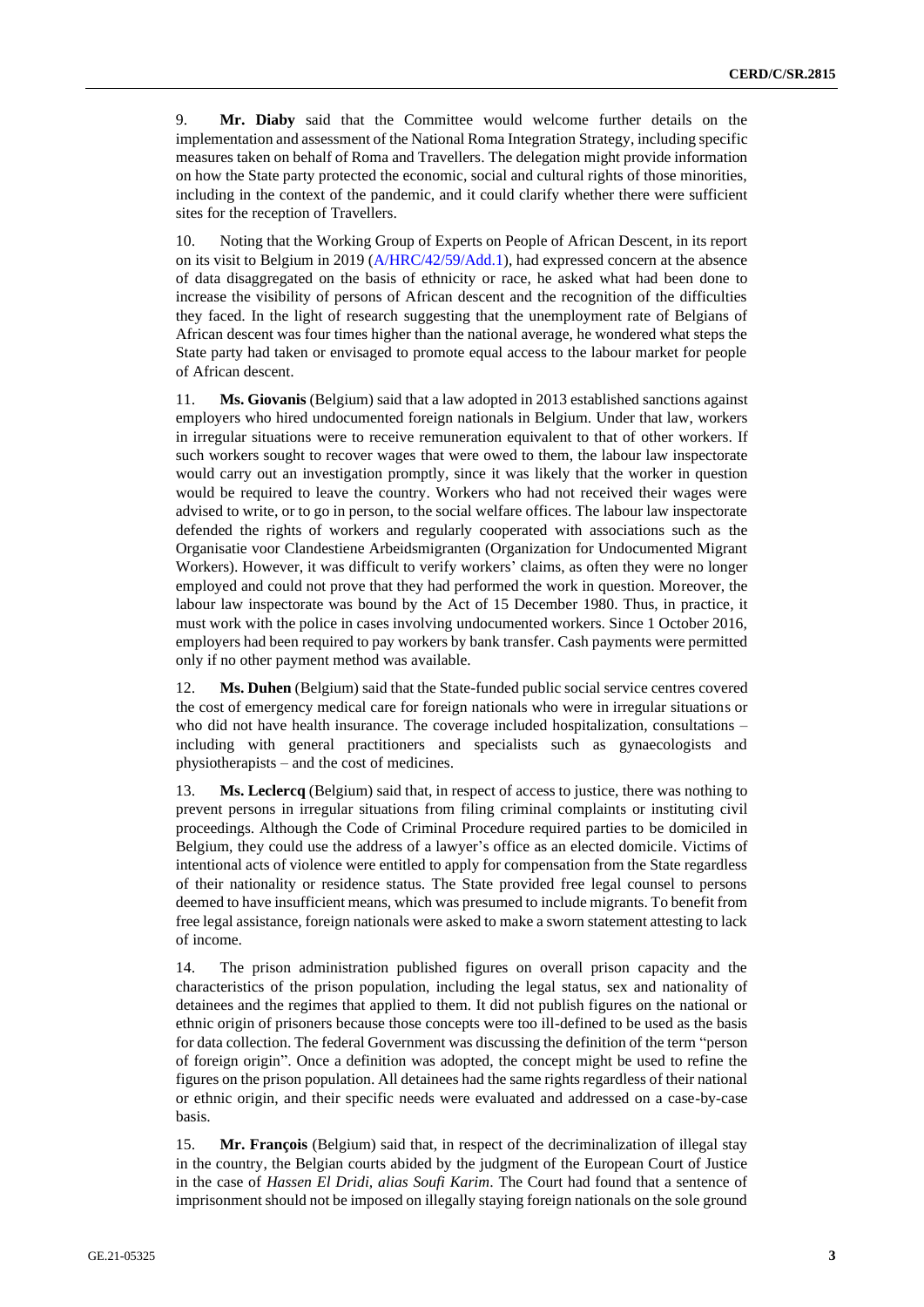that they remained on a State's territory. Consequently, the Federal Public Prosecutor's Office did not prosecute foreign nationals for illegal stay unless they were also charged with other offences.

16. **Ms. Kormoss** (Belgium) said that applicants for international protection were only detained as a measure of last resort. Belgium applied the European regulations on asylum, specifically Directive 2013/33/EU laying down standards for the reception of applicants for international protection (recast) and the Dublin III Regulation. Detention of applicants for international protection was limited to 2 months, but it could be prolonged to 6 months if required for the protection of national security or public order. In cases covered by the Dublin III Regulation, applicants could be detained for up to 6 weeks for the purpose of determining the European Union member State responsible for the asylum application, and up to another 6 weeks for the purpose of transferring them to the member State in question.

17. **Ms. Leclercq** (Belgium) said that the National Action Plan to Combat Trafficking and Smuggling in Human Beings that had been adopted for the period from 2015 to 2019 had been extended until 2020 in order to ensure the continuity of activities during the period of negotiation on the formation of a federal Government. Such activities included the preparation of information booklets for partners, the organization with the federated entities of training on the assistance and protection of young people and participation in the international Blue Heart Campaign against Human Trafficking. The Interdepartmental Unit for Coordinating Measures to Combat Trafficking in Human Beings continued to track the implementation of the National Action Plan and to publicize progress.

18. The new federal Government had clearly expressed its intention to step up the fight against people smuggling and trafficking in persons. Political discussions had been held on a new national action plan for the period 2021–2025, an initial draft of which had been submitted to the Interdepartmental Unit. The new plan was scheduled for adoption by May 2021. The Government had increased the budget allocated to specialized reception centres for victims.

19. As for training in how to respond to human trafficking, the focus was on the provision of information to victims, for example with the use of multilingual brochures, and on informing officials of the procedure to follow when alleged victims of trafficking were identified. In 2020, the authorities had overhauled and updated relevant police procedures and had drawn attention to some procedures that had previously been identified as problematic. A new training programme would begin in 2021. Judges received training in issues related to trafficking every two years. There had been no training for the judiciary in 2020, but training had been conducted via videoconference in February 2021 for nonspecialized and trainee judges. Specific training for judges specialized in cases involving child victims of trafficking was scheduled for May 2021. Belgium remained a partner in the international Blue Heart Campaign, and the goal for 2021 was to extend activities related to the campaign to additional towns in the country. Lastly, the leaflet informing the banking sector about transactions with possible links to trafficking had been updated and distributed to all Belgian banks.

20. **Mr. Peeters** (Belgium) said that civics and coexistence were among the key competencies in the new learning objectives for students in Flemish schools. Specific attention was paid to the concepts of democracy, human rights and the prevention of all forms of discrimination. In-service training for teachers in human rights education was funded through an annual budget and was provided by a number of non-governmental organizations (NGOs).

21. **Ms. Ouahdi** (Belgium) said that the Equal Opportunities Department of the French Community worked closely with the Education Administration to ensure that textbooks remained free of stereotypes and discriminatory content. Since 2016, three vast anti-racism campaigns had been conducted on French-language television channels and radio stations, online, in cinemas and on billboards. The latest campaign, launched in March 2021, aimed to show that racism was harmful to society as a whole and led to injustice, suffering and conflict. The campaign was mainly conducted through digital means and primarily targeted 15- to 35-year-olds.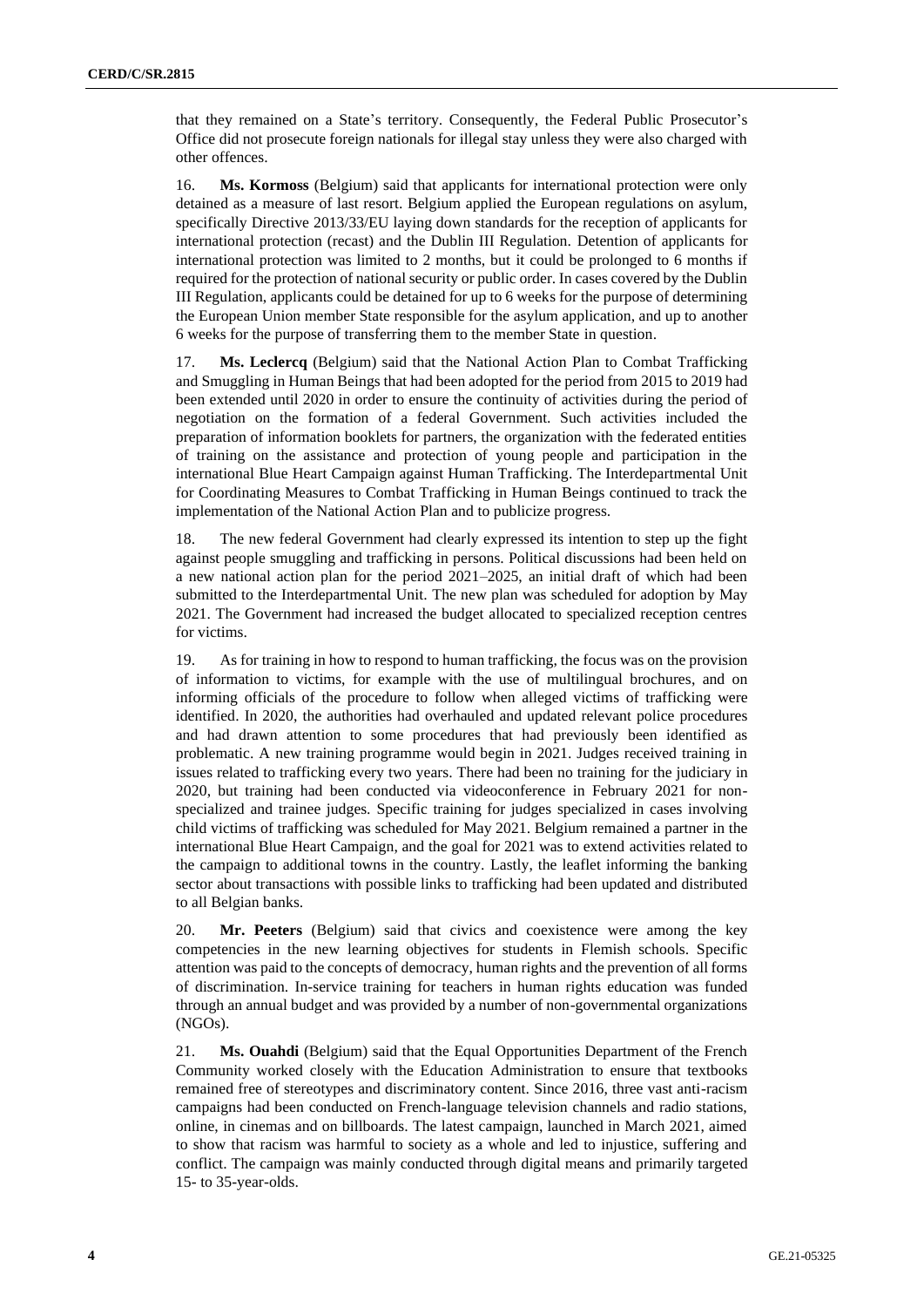22. **Ms. Claus** (Belgium) said that other campaigns had been conducted since 2016 to combat racism and promote the acceptance of diversity. For example, the agency responsible for the recruitment of federal civil servants had organized a campaign in 2016 showcasing the contribution of foreign-born civil servants. In 2019, a broad awareness-raising campaign to denounce stereotypes had been rolled out through videos screened in large public transport stations and on social media. Two campaigns, one on discrimination in employment and the other on stereotypes, had been conducted in the Flemish Region in 2017 and 2018. Lastly, campaigns on racism, prejudice and stereotypes had been launched in the German-speaking Community and the Brussels-Capital Region. More details on all those campaigns would subsequently be provided in writing.

23. **Mr. Peeters** (Belgium) said that the current institutional organization and language legislation in Belgium was the result of a historical compromise. Several mechanisms had been built into the State's structure to protect linguistic groups, such as the requirement to obtain special majorities in parliamentary procedures or to ensure equal representation in the highest courts of law and in the federal, regional and capital administrations. The balance among the different linguistic groups, upheld by the Council of State and the Court of Cassation, could not be put in jeopardy. The European Court of Human Rights had, in its judgment in the case of *Grosaru v. Romania*, implied that the language groups in Belgium should not necessarily be considered as minorities.

24. Regarding Travellers and Roma, the government of the Flemish Region intended to create additional designated areas, both at residential and transit sites, to accommodate Travellers. It granted full subsidies, for example to municipalities, public social welfare centres and companies, for the construction, expansion, renovation or acquisition of such sites.

25. **Ms. Claus** (Belgium) said that 65 major organizations active in fighting racism and defending human rights, including the Coalition for a National Anti-Racism Plan, had been involved in the drafting of the report and preparation for the constructive dialogue, as had labour unions.

26. **Mr. De Roep** (Belgium) said that the Brussels-Capital Region had taken a number of measures to ensure discrimination-free access to housing, including for women from African and other non-European Union countries. It had carried out awareness-raising measures and training for public servants and real-estate agents and had taken steps to empower housing inspectors to detect discriminatory practices and impose penalties where appropriate.

27. **Ms. Claus** (Belgium) said that an interfederal task force involving various federal and regional ministers and community authorities had been established to monitor the impact of the pandemic on vulnerable groups, including women, children and persons with disabilities, and to identify and respond to emerging needs. Task forces had been set up in each region to address the needs of vulnerable families and other urgent social problems. A new strategy for the integration of Roma, to be developed jointly by the federal Government, the governments of the federated entities and civil society, would be submitted to the European Commission in September 2021. Covering the period until 2030, the strategy would contain specific measures in the areas of housing and education, among others, and would focus on promoting the empowerment of Roma women, youth and older persons, Roma with disabilities and Roma members of the lesbian, gay, bisexual, transgender, intersex and queer community.

28. **Mr. François** (Belgium), recalling that Circular No. COL 13/2013, which covered the identification and prosecution of discrimination and hate crimes, would be amended to introduce categories of racism, said that persons of African descent and Roma would benefit from the more precise data that the amendment would make possible and the resulting targeted responses. In certain cases, discrimination in the field of employment fell within the remit of the prosecution service, as it was covered by the Code of Labour Offences. Once the relevant amendment had been adopted, greater protection against reprisals would be provided for persons who defended or supported victims of offences and others on whose behalf claims were filed. Also, in line with the Act of 15 January 2018 on the prerogatives of labour inspectors, the Walloon Region was considering allowing inspectors to pose as clients or job applicants to test compliance with the law. Labour inspectors and labour court judges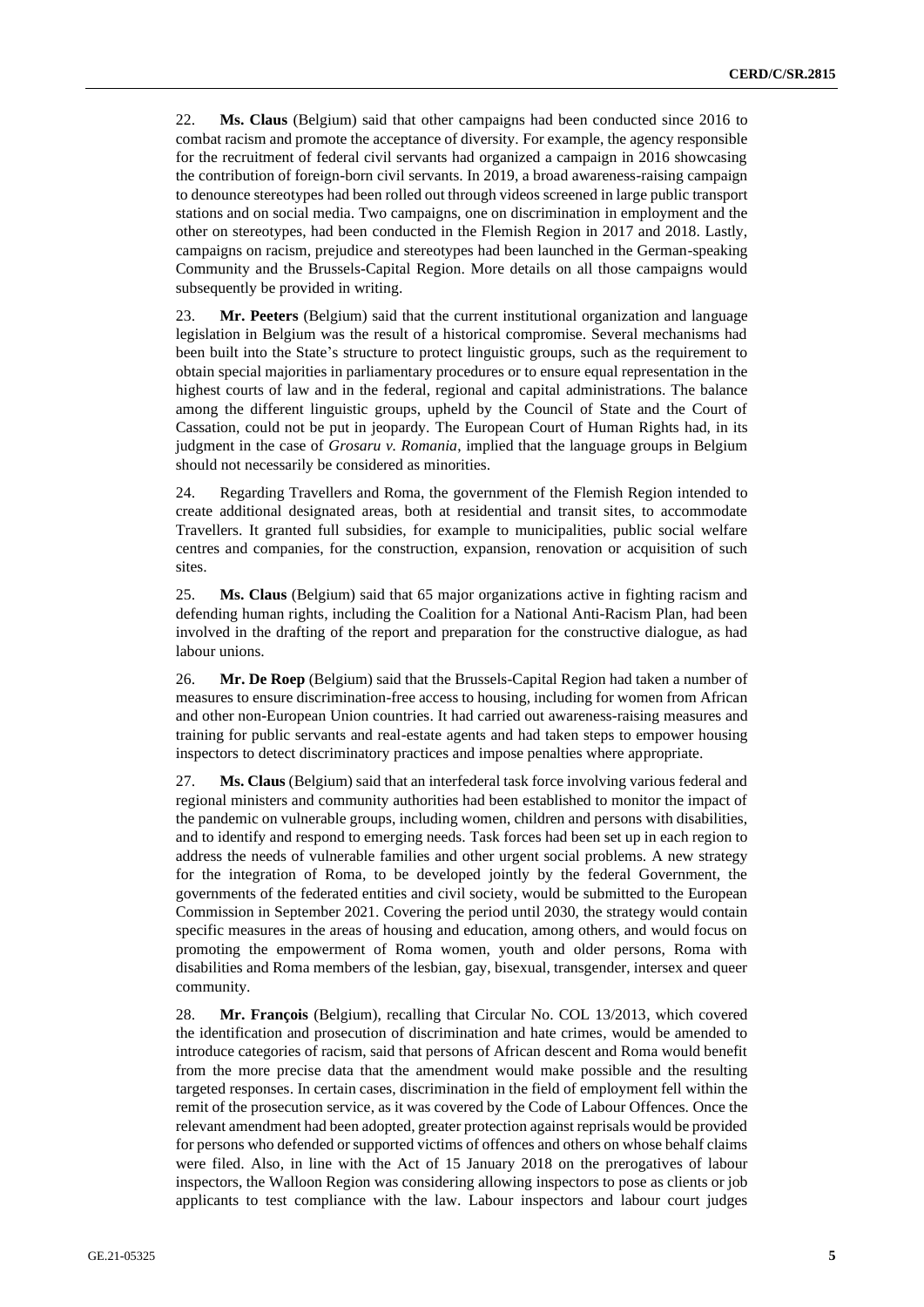received regular training in discrimination matters and had ample opportunities to exchange experiences. Lastly, in keeping with European law, criminal complaints against racist or xenophobic acts could be filed not only by victims, but also directly by the prosecution service.

29. **Mr. De Roep** (Belgium) said that the public social service centres in Brussels and Molenbeek had set up units to handle Roma issues, including those related to housing, and that some non-profit organizations were active in cultural mediation and provided assistance to homeless persons.

30. **Ms. Kormoss** (Belgium) said that access to closed facilities for illegal migrants was governed by a royal decree of 2002. Visits by individuals required the prior approval of the facility's director. They were generally approved for at least an hour and could be refused only if there was no legitimate reason for the visit, if there were credible indications that the order, security or proper functioning of the facility would be at risk or if there were reasons to believe the physical or emotional well-being of the resident in question would be jeopardized. The closed facilities could be visited for example by representatives of the Office of the United Nations High Commissioner for Refugees, the Children's Rights Commissioner, the Federal Migration Centre, the National Human Rights Commission and the European Committee for the Prevention of Torture and Inhuman or Degrading Treatment or Punishment. Individuals and organizations not enumerated in the royal decree could be authorized to visit closed facilities at the discretion of the Director-General of the Immigration Office.

31. **Ms. Giovanis** (Belgium) said that, although responsibility for equal opportunity policy had largely shifted from the federal to the regional level with the State reform of 2014, it was still a concern of the federal Government, which was taking measures to support the optimal functioning of the labour market. The measures taken in that field had been designed to have the strongest effect on the groups with the weakest positions in the labour market. For instance, the taxation system had been modified to reduce labour costs for low-wage categories, which had thus experienced the biggest boost in job creation. The introduction of more flexible forms of work had also had the greatest impact on low-wage workers. A new edition of the socioeconomic monitoring report, published in 2020, had focused on the origins of workers and their repercussions in the labour market. Progress had been made in assessing foreign workers' qualification levels and in taking into account their fields of study.

32. **Mr. Peeters** (Belgium) said that the Flemish Region had adopted an action plan to combat discrimination in employment, including through a broad awareness campaign conducted in 2017–2018. A budget of  $63.2$  million had been allocated in support of voluntary measures taken by means of a sectoral agreement, and monitoring of discrimination in the labour market had been stepped up. The Flemish Region's Employment Bureau had launched the Integration through Work programme for non-Dutch-speaking job seekers of foreign origin. Participants received on-the-job training as a path to quicker, more effective integration into the labour market. The programme had been very successful and had therefore been made permanent. Another programme aimed to encourage all stakeholders in the labour market to focus on people's skills and talents and to eliminate the effects of prejudice, thereby indirectly contributing to the fight against discrimination. The various measures had proven effective, as unemployment had declined, particularly among people born outside the European Union.

33. **Mr. De Roep** (Belgium) said that a study conducted in 2019 by the unemployment agency of the Brussels-Capital Region on the national origin and career paths of job seekers had confirmed that it was more difficult for persons of foreign origin than for others to find employment. Consequently, the agency had strengthened its anti-discrimination desk so that it could provide services for job seekers and it was considering ways of providing more effective oversight.

34. **Mr. Guissé** (Country Task Force) said that, given that racism affected all aspects of life, the Committee would like to know what policies, strategies and tangible measures were in place or envisioned to address the complexity of systemic racism in Belgium and to promote better representation in society of groups protected by the Convention.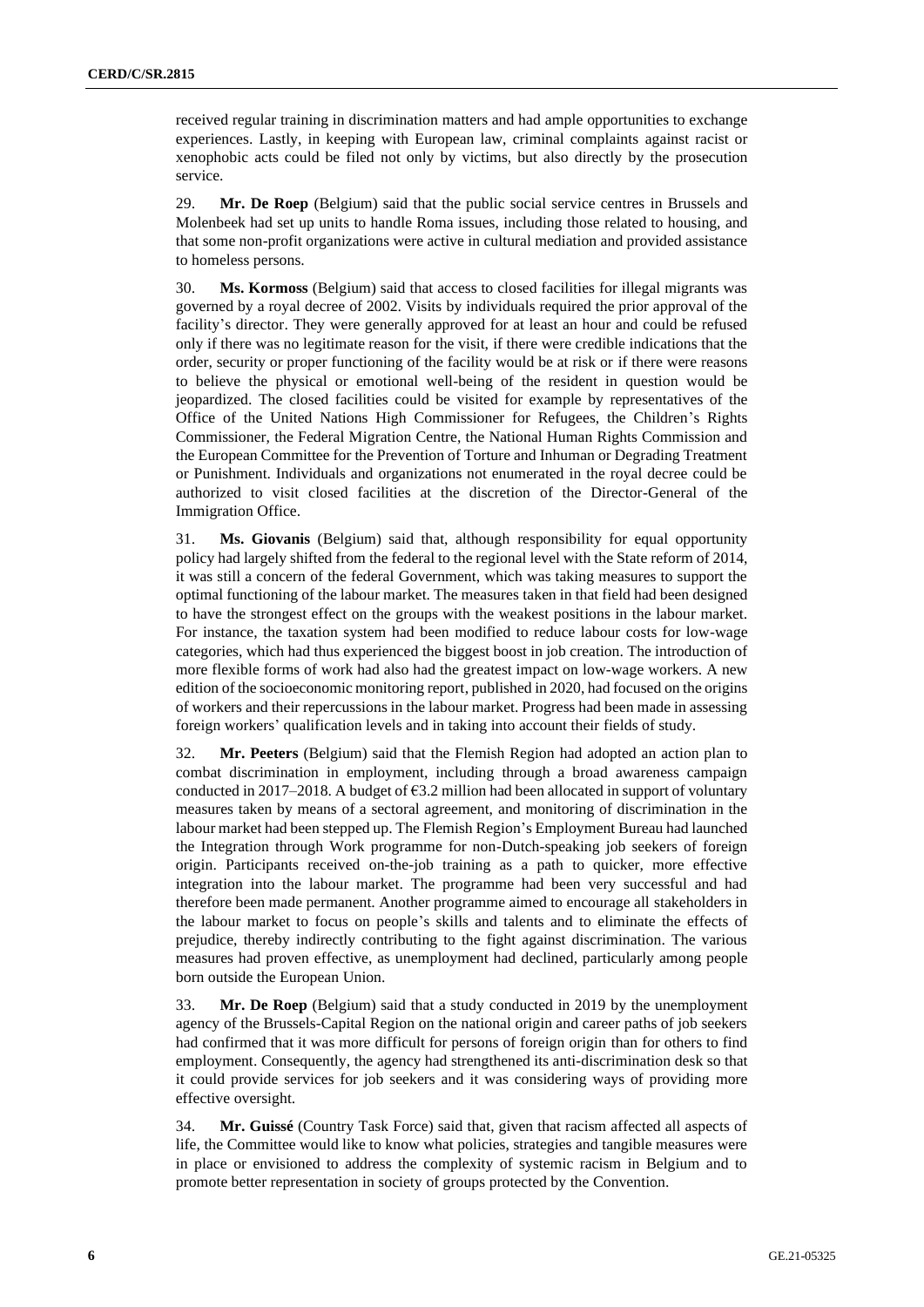35. **Mr. Amir** said that it was vital to ensure access to vaccines to control the COVID-19 pandemic in Africa, where the resources required to combat the disease were lacking.

36. **Ms. Shepherd** said that she would like to know whether the health care available to persons in irregular situations in Belgium included treatment for COVID-19 and whether the data available on the use of health services by such persons might be affected by their reluctance to come forward to seek treatment. Given that the State party did not collect data on ethnic origin, she wondered how it was able to formulate effective policies to address the problems faced by specific ethnic groups. The State party had hopefully considered ways to evaluate the impact of the measures that were being taken at the federal and regional levels to combat racial discrimination. Lastly, she would like to hear more about the steps taken to decolonize public spaces, for example by taking down statues of King Leopold II.

37. **Ms. Claus** (Belgium) said that the strategic and operational objectives set out in the national action plan against racism would reflect an intersectional approach. The studies conducted under the plan for policymaking purposes would focus on areas where there was a lack of data, and some would deal specifically with intersectional discrimination. As part of the preparation of the national action plan, a technical working group had been set up to discuss ways to increase the representation of foreign nationals in both the public and private sectors.

38. **Ms. Duhen** (Belgium) said that public social service centres provided urgent medical care, including consultations, examinations and treatment, for persons who had no health insurance.

39. **Ms. Claus** (Belgium) said that the Improving Equality Data Collection in Belgium project would help the authorities to identify gaps in data. The project would conclude in June 2021 and its recommendations would be implemented as soon as possible. In the area of criminal justice, steps were being taken to improve the quality of data on hate crimes and hate speech.

40. **Mr. Peeters** (Belgium) said that, in the Flemish Region, guidance for local authorities on the decolonization of public spaces had been produced by the agency responsible for civic integration, based on input from academic experts.

41. **Mr. De Roep** (Belgium) said that, in the Brussels-Capital Region, a working group on the same subject had been set up in November 2020. The Leopold II tunnel had been renamed following a vote in which the public had been invited to choose from 15 names of famous women.

42. **Ms. Rochez** (Belgium) said that the issue of ethnic profiling was covered in the training provided to law enforcement officers, including instructions for the detection of suspicious behaviour, and in the training provided to airport officials. A multidisciplinary working group, composed of representatives of the ministries responsible for policing, the integrated police force and NGOs was currently preparing an action plan against racism. An action plan to combat ethnic profiling, as well as guidelines on conducting identity checks in an efficient and objective manner, were also being developed. The remedies available to victims of ethnic profiling by police officers were the same as those available to victims of police violence.

43. In order to promote diversity within the police force, training had been provided to police officers on topics such as human rights and anti-discrimination legislation, and an awareness-raising campaign on the issue of diversity was currently under way. Respect for diversity was emphasized in the Police Service Code of Ethics and also in the new procedure for recruitment to the integrated police force.

44. **Mr. Diaby** said that he would like to hear about the types of discrimination that would be dealt with by the Federal Institute for the Protection and Promotion of Human Rights. He would also like to know how linguistic minorities, including French speakers living in the Dutch-speaking and German-speaking regions, were protected against discrimination. The Committee appreciated the State party's efforts to implement the Convention and wished to thank the delegation for the constructive dialogue.